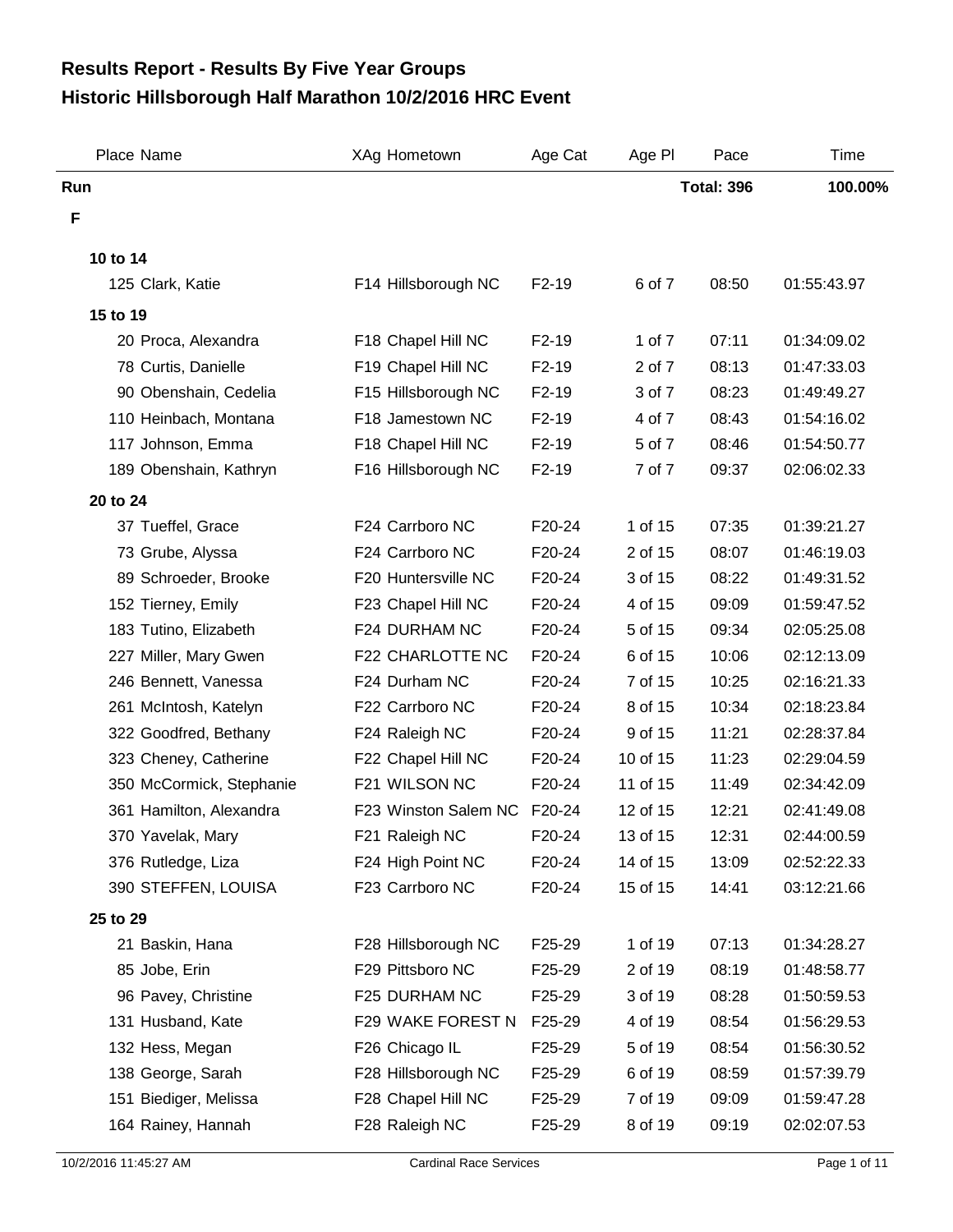| Place Name                   | XAg Hometown         | Age Cat | Age PI   | Pace  | Time        |
|------------------------------|----------------------|---------|----------|-------|-------------|
| 184 Kanopoulos, Nichole      | F29 Carrboro NC      | F25-29  | 9 of 19  | 09:35 | 02:05:34.53 |
| 193 Lang, Kathryn            | F29 Carrboro NC      | F25-29  | 10 of 19 | 09:38 | 02:06:17.58 |
| 214 Giamberardino, Stephanie | F28 Hillsborough NC  | F25-29  | 11 of 19 | 09:53 | 02:09:21.84 |
| 235 Whitt, Leah              | F26 Fuquay-Varina NC | F25-29  | 12 of 19 | 10:13 | 02:13:48.84 |
| 264 Rocha, Ana               | F29 Durham NC        | F25-29  | 13 of 19 | 10:36 | 02:18:49.83 |
| 266 Mincey, Mary             | F26 Hillsborough NC  | F25-29  | 14 of 19 | 10:38 | 02:19:22.58 |
| 281 Ragin, Renee Michelle    | F27 DURHAM NC        | F25-29  | 15 of 19 | 10:50 | 02:21:59.09 |
| 332 Hartman, Allison         | F26 Durham NC        | F25-29  | 16 of 19 | 11:32 | 02:31:06.84 |
| 371 Rhodes, Michelle         | F26 Raleigh NC       | F25-29  | 17 of 19 | 12:36 | 02:45:04.33 |
| 384 Kingston, Tiffany        | F25 Raleigh NC       | F25-29  | 18 of 19 | 13:31 | 02:57:02.09 |
| 391 Albrecht, Sarah          | F27 Chapel Hill NC   | F25-29  | 19 of 19 | 14:41 | 03:12:21.66 |
| 30 to 34                     |                      |         |          |       |             |
| 41 Hammond, Sara             | F31 Carrboro NC      | F30-34  | 1 of 17  | 07:38 | 01:40:00.52 |
| 60 Tubergen, Elissa          | F32 Hillsborough NC  | F30-34  | 2 of 17  | 08:01 | 01:44:56.69 |
| 84 Cox, Joy                  | F31 Chapel Hill NC   | F30-34  | 3 of 17  | 08:19 | 01:48:56.56 |
| 105 Warren, Louisa           | F33 Durham NC        | F30-34  | 4 of 17  | 08:36 | 01:52:41.53 |
| 124 Nunn, Nora               | F30 Durham NC        | F30-34  | 5 of 17  | 08:49 | 01:55:31.27 |
| 144 Baker, Courtney          | F34 Mebane NC        | F30-34  | 6 of 17  | 09:02 | 01:58:19.52 |
| 169 Sato, Mayu               | F32 Raleigh NC       | F30-34  | 7 of 17  | 09:22 | 02:02:37.77 |
| 200 Ross, Katie              | F30 DURHAM NC        | F30-34  | 8 of 17  | 09:45 | 02:07:43.58 |
| 203 taylor, libby            | f34                  | F30-34  | 9 of 17  | 09:47 | 02:08:11.08 |
| 226 Berry, Melissa           | F31 Winston Salem NC | F30-34  | 10 of 17 | 10:05 | 02:12:10.58 |
| 244 Berry, Mary              | F30 Hillsborough NC  | F30-34  | 11 of 17 | 10:22 | 02:15:48.59 |
| 248 Soticheck, Lisa          | F32 Apex NC          | F30-34  | 12 of 17 | 10:26 | 02:16:36.09 |
| 276 Stucky, Ruth             | F30 Durham NC        | F30-34  | 13 of 17 | 10:47 | 02:21:14.84 |
| 330 Totty, Heather           | F30 Hillsborough NC  | F30-34  | 14 of 17 | 11:30 | 02:30:43.09 |
| 333 McCurry, Alice           | F34 Efland NC        | F30-34  | 15 of 17 | 11:35 | 02:31:43.34 |
| 359 Kornegay, Cheryl         | F34 Durham NC        | F30-34  | 16 of 17 | 12:19 | 02:41:15.74 |
| 377 Miller, Angeni           | F33 Raleigh NC       | F30-34  | 17 of 17 | 13:12 | 02:52:49.58 |
| 35 to 39                     |                      |         |          |       |             |
| 22 Warren, Leigh             | F38 Durham NC        | F35-39  | 1 of 39  | 07:15 | 01:35:02.27 |
| 34 Bork, Carmen              | F35 GRAHAM NC        | F35-39  | 2 of 39  | 07:29 | 01:38:01.27 |
| 56 Kruse, Lauren             | F38 Hillsborough NC  | F35-39  | 3 of 39  | 07:58 | 01:44:24.78 |
| 68 Whitman, Lori             | F36 Hillsborough NC  | F35-39  | 4 of 39  | 08:05 | 01:45:50.74 |
| 81 Chamra, Melisha           | F35 Gibsonville NC   | F35-39  | 5 of 39  | 08:16 | 01:48:19.28 |
| 127 White, Amy               | F39 Durham NC        | F35-39  | 6 of 39  | 08:50 | 01:55:44.54 |
| 147 Mann, Hollie             | F37 Chapel Hill NC   | F35-39  | 7 of 39  | 09:05 | 01:58:54.77 |
| 155 Machovec, Kelly          | F38 Hillsborough NC  | F35-39  | 8 of 39  | 09:11 | 02:00:23.78 |
| 170 Summers, Cassie          | F36 Hillsborough NC  | F35-39  | 9 of 39  | 09:22 | 02:02:43.03 |
| 172 Cooke, Sandra            | F37 Haw River NC     | F35-39  | 10 of 39 | 09:23 | 02:02:54.77 |
|                              |                      |         |          |       |             |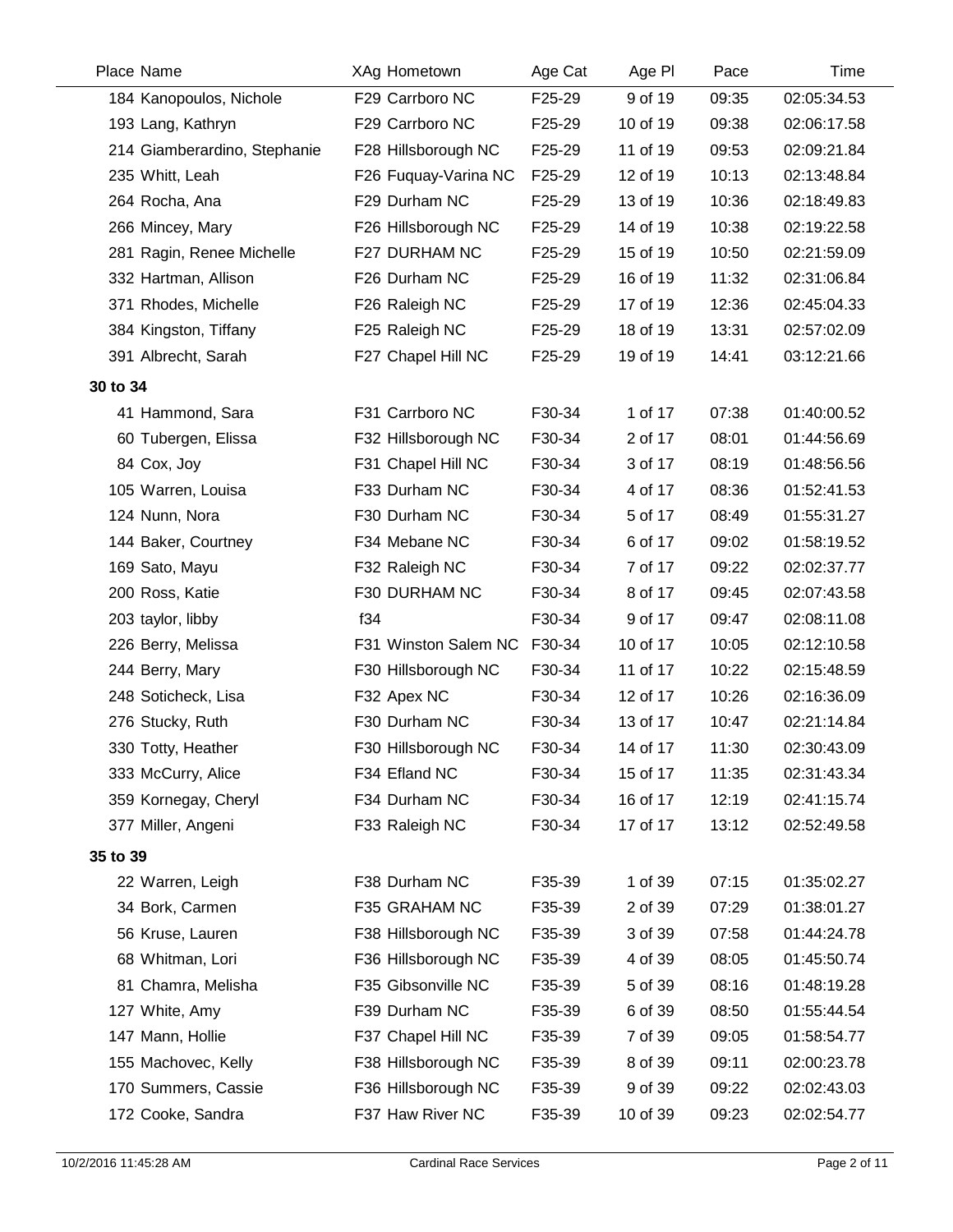| Place Name              | XAg Hometown        | Age Cat | Age PI   | Pace  | <b>Time</b> |
|-------------------------|---------------------|---------|----------|-------|-------------|
| 178 Ruppenkamp, Jill    | F39 Garner NC       | F35-39  | 11 of 39 | 09:29 | 02:04:10.58 |
| 180 Gibbs, Danielle     | F39 Mebane NC       | F35-39  | 12 of 39 | 09:32 | 02:04:53.84 |
| 181 Woods, Chante       | F39 Hillsborough NC | F35-39  | 13 of 39 | 09:34 | 02:05:20.33 |
| 185 Messina, Julie      | F39 Durham NC       | F35-39  | 14 of 39 | 09:35 | 02:05:36.33 |
| 192 Wallen, Michelle    | F39 Hillsborough NC | F35-39  | 15 of 39 | 09:38 | 02:06:12.33 |
| 199 Spagnardi, Colleen  | F35 DURHAM NC       | F35-39  | 16 of 39 | 09:44 | 02:07:33.09 |
| 202 Shultz, Allison     | F35 Hillsborough NC | F35-39  | 17 of 39 | 09:47 | 02:08:10.59 |
| 204 Peek, Chrysti       | F35 Durham NC       | F35-39  | 18 of 39 | 09:49 | 02:08:31.34 |
| 211 Metzger, LeighAnn   | F36 Chapel Hill NC  | F35-39  | 19 of 39 | 09:52 | 02:09:13.09 |
| 228 Powell, Jill        | F36 Hillsborough NC | F35-39  | 20 of 39 | 10:07 | 02:12:30.83 |
| 232 Schwartz, Angela    | F36 Hillsborough NC | F35-39  | 21 of 39 | 10:11 | 02:13:22.84 |
| 249 Rossi, Jennifer     | F35 Cary NC         | F35-39  | 22 of 39 | 10:26 | 02:16:36.35 |
| 252 Sterling, Anna      | F37 Hillsborough NC | F35-39  | 23 of 39 | 10:27 | 02:16:47.59 |
| 255 Chappell, Heather   | F38 Chapel Hill NC  | F35-39  | 24 of 39 | 10:31 | 02:17:45.84 |
| 270 Lawson, Merissa     | F38 Durham NC       | F35-39  | 25 of 39 | 10:43 | 02:20:16.84 |
| 272 Horner, Stacy       | F36 DURHAM NC       | F35-39  | 26 of 39 | 10:45 | 02:20:45.34 |
| 310 Cathey, Katherine   | F38 Hillsborough NC | F35-39  | 27 of 39 | 11:13 | 02:26:59.59 |
| 312 Belza, Kareen       | F39 Carrboro NC     | F35-39  | 28 of 39 | 11:15 | 02:27:20.59 |
| 317 Brewer, Brooke      | F35 Hillsborough NC | F35-39  | 29 of 39 | 11:16 | 02:27:33.08 |
| 321 Hensel, Erin        | F36 Durham NC       | F35-39  | 30 of 39 | 11:21 | 02:28:35.33 |
| 324 Edwards, Sarah      | F35 BURLINGTON NC   | F35-39  | 31 of 39 | 11:23 | 02:29:12.33 |
| 349 Murray, Meredith    | F35 Durham NC       | F35-39  | 32 of 39 | 11:48 | 02:34:37.08 |
| 351 Seeley, Kristyn     | F38 Mebane NC       | F35-39  | 33 of 39 | 11:50 | 02:34:55.84 |
| 356 Athey, Sandra       | F35 Durham NC       | F35-39  | 34 of 39 | 12:05 | 02:38:14.08 |
| 366 Willis-McLamb, Amy  | F39 Efland NC       | F35-39  | 35 of 39 | 12:28 | 02:43:12.83 |
| 367 Love, Kat           | F39 Hurdle Mills NC | F35-39  | 36 of 39 | 12:28 | 02:43:13.84 |
| 368 Griffin, Lindsay    | F38 Carrboro NC     | F35-39  | 37 of 39 | 12:28 | 02:43:14.09 |
| 383 Lundberg, Beth      | F39 Hillsborough NC | F35-39  | 38 of 39 | 13:29 | 02:56:38.59 |
| 387 Bondell, Jacqueline | F38 RALEIGH NC      | F35-39  | 39 of 39 | 13:46 | 03:00:26.16 |
| 40 to 44                |                     |         |          |       |             |
| 43 Lamberson, Laura     | F43 Hillsborough NC | F40-44  | 1 of 37  | 07:42 | 01:40:55.03 |
| 49 Barritt, Millie      | F40 Chapel Hill NC  | F40-44  | 2 of 37  | 07:47 | 01:41:53.07 |
| 67 Curtin, Jennifer     | F40 BURLINGTON NC   | F40-44  | 3 of 37  | 08:05 | 01:45:48.52 |
| 79 Taylor, Renee        | F41 Cary NC         | F40-44  | 4 of 37  | 08:13 | 01:47:34.27 |
| 103 Ross, Mary          | F42 Hillsborough NC | F40-44  | 5 of 37  | 08:35 | 01:52:20.52 |
| 118 LATIMER, PATTI      | F44 DURHAM NC       | F40-44  | 6 of 37  | 08:46 | 01:54:52.77 |
| 126 Slowin, Amy         | F43 Rougemont NC    | F40-44  | 7 of 37  | 08:50 | 01:55:44.52 |
| 141 Allred, Jacquelyn   | F43 Gibsonville NC  | F40-44  | 8 of 37  | 09:00 | 01:58:00.03 |
| 158 Barsness, Kari      | F42 Raleigh NC      | F40-44  | 9 of 37  | 09:15 | 02:01:16.78 |
| 168 White, Dana         | F41 Hillsborough NC | F40-44  | 10 of 37 | 09:21 | 02:02:30.78 |
| 171 Shaffer, Megan      | F44 BURLINGTON NC   | F40-44  | 11 of 37 | 09:23 | 02:02:54.60 |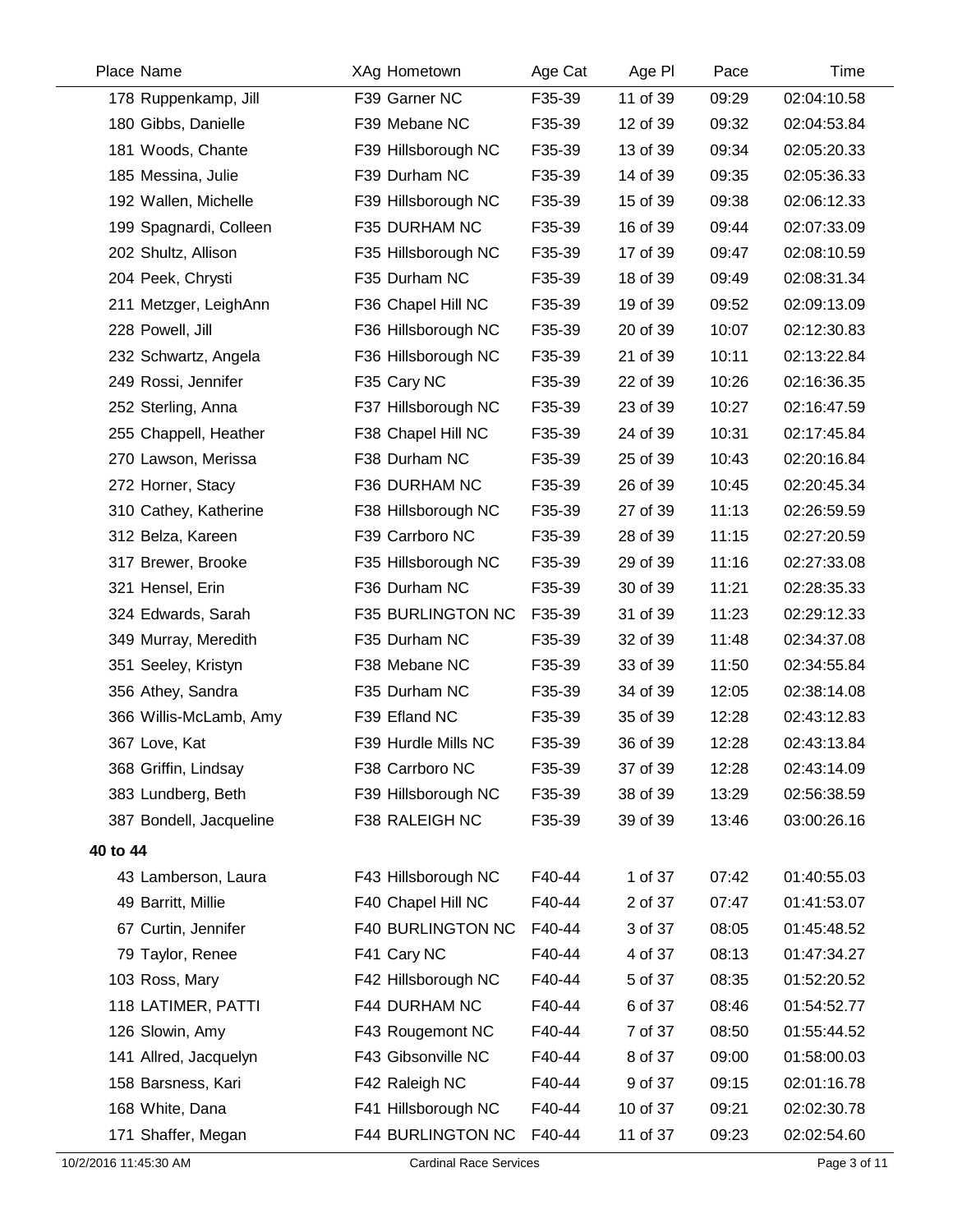| Place Name                | XAg Hometown         | Age Cat | Age PI   | Pace  | Time        |
|---------------------------|----------------------|---------|----------|-------|-------------|
| 177 Doherty, Kelly        | F40 Hillsborough NC  | F40-44  | 12 of 37 | 09:27 | 02:03:53.94 |
| 182 Kelly, Caitlin        | F43 Hillsborough NC  | F40-44  | 13 of 37 | 09:34 | 02:05:21.59 |
| 191 Phelps, Janey         | F41 DURHAM NC        | F40-44  | 14 of 37 | 09:38 | 02:06:05.83 |
| 219 Sapienza, Erin        | F42 Hillsborough NC  | F40-44  | 15 of 37 | 10:00 | 02:10:53.84 |
| 221 Lambert, Kellar       | F42 Winston Salem NC | F40-44  | 16 of 37 | 10:01 | 02:11:16.09 |
| 223 Reddington, Krista    | F42 Hillsborough NC  | F40-44  | 17 of 37 | 10:03 | 02:11:43.59 |
| 265 MacDougall, Jacquelyn | F43 Durham NC        | F40-44  | 18 of 37 | 10:37 | 02:19:11.08 |
| 273 Mbadugha, Bessie      | F41 Mebane NC        | F40-44  | 19 of 37 | 10:45 | 02:20:45.59 |
| 277 Lord, Heather         | F41 Raleigh NC       | F40-44  | 20 of 37 | 10:47 | 02:21:20.33 |
| 278 Johnson, LaRee        | F44 RALEIGH NC       | F40-44  | 21 of 37 | 10:48 | 02:21:34.58 |
| 279 Tavernise, Adriana    | F44 Mebane NC        | F40-44  | 22 of 37 | 10:50 | 02:21:49.83 |
| 280 Simon, Liliana        | F42 Hillsborough NC  | F40-44  | 23 of 37 | 10:50 | 02:21:56.59 |
| 282 Lloyd, Traci          | F44 Mebane NC        | F40-44  | 24 of 37 | 10:51 | 02:22:13.59 |
| 284 Dwyer, Jeni           | F40                  | F40-44  | 25 of 37 | 10:53 | 02:22:37.34 |
| 285 Bryson, Victoria      | F40 Chapel Hill NC   | F40-44  | 26 of 37 | 10:53 | 02:22:37.59 |
| 304 Sikes, Kristin        | F42 Hillsborough NC  | F40-44  | 27 of 37 | 11:06 | 02:25:24.34 |
| 313 Piontak, Corrie       | F40 Chapel Hill NC   | F40-44  | 28 of 37 | 11:15 | 02:27:23.80 |
| 318 Stouder, April        | F40 Chapel Hill NC   | F40-44  | 29 of 37 | 11:17 | 02:27:48.09 |
| 329 Kitt, Michelle        | F41 Glen Allen VA    | F40-44  | 30 of 37 | 11:28 | 02:30:17.83 |
| 340 Gibson, Melody        | F42 Durham NC        | F40-44  | 31 of 37 | 11:41 | 02:33:02.08 |
| 341 Mclaughlin, Jessica   | F40 Creedmoor NC     | F40-44  | 32 of 37 | 11:41 | 02:33:07.33 |
| 343 Weaver, Jenn          | F42 Hillsborough NC  | F40-44  | 33 of 37 | 11:45 | 02:33:49.08 |
| 354 Faccidomo, Sara       | F40                  | F40-44  | 34 of 37 | 12:02 | 02:37:40.84 |
| 360 Granata, Jodi         | F40 Hillsborough NC  | F40-44  | 35 of 37 | 12:19 | 02:41:16.33 |
| 375 Whitted, Kimberly     | F42 Lillington NC    | F40-44  | 36 of 37 | 13:08 | 02:51:57.09 |
| 396 Patterson, Dawn       | F41 Raleigh NC       | F40-44  | 37 of 37 | 15:47 | 03:26:39.64 |
| 45 to 49                  |                      |         |          |       |             |
| 108 Pfeifer, Tami         | F45 Hillsborough NC  | F45-49  | 1 of 28  | 08:39 | 01:53:19.27 |
| 111 Lee, Jessica          | F46 Chapel Hill NC   | F45-49  | 2 of 28  | 08:43 | 01:54:17.49 |
| 160 Fleming, Andrea       | F46 Hillsborough NC  | F45-49  | 3 of 28  | 09:17 | 02:01:41.02 |
| 163 Berrien, Kate         | F47 Hillsborough NC  | F45-49  | 4 of 28  | 09:19 | 02:02:06.77 |
| 165 Osborne, Mary Beth    | F49 Durham NC        | F45-49  | 5 of 28  | 09:20 | 02:02:18.20 |
| 174 Anile, Teresa         | F49 Hillsborough NC  | F45-49  | 6 of 28  | 09:25 | 02:03:17.03 |
| 187 Millies, Lynne        | F47 Hillsborough NC  | F45-49  | 7 of 28  | 09:36 | 02:05:40.60 |
| 215 Gambill, Renee        | F45 Chapel Hill NC   | F45-49  | 8 of 28  | 09:53 | 02:09:31.34 |
| 217 Rath, Martha          | F46 Chapel Hill NC   | F45-49  | 9 of 28  | 09:54 | 02:09:41.84 |
| 224 Doolittle, Sharon     | F49 Rougemont NC     | F45-49  | 10 of 28 | 10:03 | 02:11:44.58 |
| 236 Wheelis, Sandi        | F45 Hillsborough NC  | F45-49  | 11 of 28 | 10:13 | 02:13:52.08 |
| 240 Resendez, Maricela    | F49 Raleigh NC       | F45-49  | 12 of 28 | 10:18 | 02:14:51.58 |
| 243 Schroeder, Susan      | F49 Huntersville NC  | F45-49  | 13 of 28 | 10:22 | 02:15:46.08 |
| 247 Strong, Sundae        | F49 Raleigh NC       | F45-49  | 14 of 28 | 10:25 | 02:16:31.59 |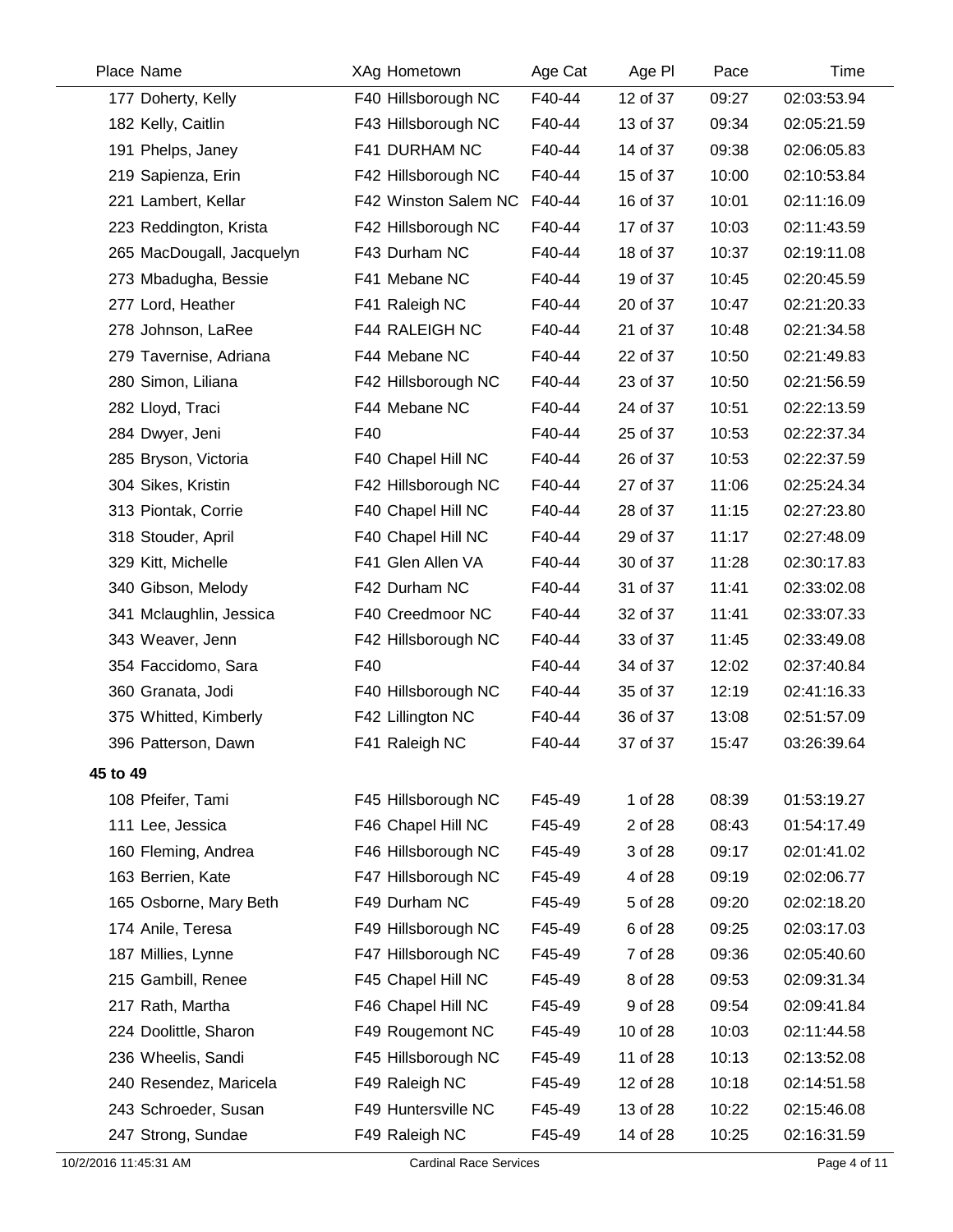| Place Name                 | XAg Hometown         | Age Cat | Age PI   | Pace  | Time        |
|----------------------------|----------------------|---------|----------|-------|-------------|
| 250 Roland, Kristin        | F46 Concord NC       | F45-49  | 15 of 28 | 10:26 | 02:16:38.15 |
| 254 Bolick, Cheryl         | F46 Chapel Hill NC   | F45-49  | 16 of 28 | 10:29 | 02:17:16.58 |
| 267 Soto, Linda Carolina   | F48 Carrboro NC      | F45-49  | 17 of 28 | 10:39 | 02:19:33.08 |
| 288 Hartfield-Supina, Gail | F47 Cary NC          | F45-49  | 18 of 28 | 10:57 | 02:23:25.59 |
| 314 Burleson, Jill         | F45 Durham NC        | F45-49  | 19 of 28 | 11:15 | 02:27:24.34 |
| 315 Hackney, Loretta       | F47 Chapel Hill NC   | F45-49  | 20 of 28 | 11:15 | 02:27:24.83 |
| 345 DePeal, Lesa           | F47 Durham NC        | F45-49  | 21 of 28 | 11:45 | 02:33:53.59 |
| 346 Herold, Beth           | F49 Hillsborough NC  | F45-49  | 22 of 28 | 11:45 | 02:33:55.84 |
| 348 Nelson, Marty          | F48 Hillsborough NC  | F45-49  | 23 of 28 | 11:46 | 02:34:15.10 |
| 364 Green, Cheryl          | F47                  | F45-49  | 24 of 28 | 12:22 | 02:42:05.58 |
| 374 Price, Kim             | F49 Chapel Hill NC   | F45-49  | 25 of 28 | 13:06 | 02:51:37.59 |
| 378 Griffin, Susan         | F48 Greensboro NC    | F45-49  | 26 of 28 | 13:12 | 02:52:59.34 |
| 385 Kreisman, Joann        | F47 Raleigh NC       | F45-49  | 27 of 28 | 13:40 | 02:59:04.66 |
| 389 Little, Daria          | F46 Charlotte NC     | F45-49  | 28 of 28 | 14:28 | 03:09:26.66 |
| 50 to 54                   |                      |         |          |       |             |
| 52 Davis, Sonia            | F50 Chapel Hill NC   | F50-54  | 1 of 18  | 07:52 | 01:43:00.53 |
| 87 Wilging, Sally          | F52 Cary NC          | F50-54  | 2 of 18  | 08:21 | 01:49:17.28 |
| 133 McAdams, Margaret      | F51 Durham NC        | F50-54  | 3 of 18  | 08:54 | 01:56:33.27 |
| 230 Matthews, Kim          | F54 Raleigh NC       | F50-54  | 4 of 18  | 10:09 | 02:12:51.83 |
| 245 Henningsen, Carrie     | F52 Snow Camp NC     | F50-54  | 5 of 18  | 10:24 | 02:16:08.33 |
| 256 Germenis, Sandra       | F54 Chapel Hill NC   | F50-54  | 6 of 18  | 10:31 | 02:17:47.59 |
| 274 Gorycki, Laura         | F51 Pfafftown NC     | F50-54  | 7 of 18  | 10:47 | 02:21:13.84 |
| 287 Saunders, Pam          | F52 Mebane NC        | F50-54  | 8 of 18  | 10:57 | 02:23:23.34 |
| 290 Ratliff, Brenda        | F51 Hillsborough NC  | F50-54  | 9 of 18  | 10:59 | 02:23:53.59 |
| 296 Mika, Sheryl           | F52 Hillsborough NC  | F50-54  | 10 of 18 | 11:01 | 02:24:18.83 |
| 303 Johnson, Jodie         | F52 Hillsborough NC  | F50-54  | 11 of 18 | 11:06 | 02:25:21.84 |
| 305 Scaggs, Donna          | F53 Durham NC        | F50-54  | 12 of 18 | 11:07 | 02:25:40.08 |
| 335 McGlothlin, Julie      | F52 Hillsborough NC  | F50-54  | 13 of 18 | 11:37 | 02:32:11.60 |
| 336 Roberts, Lynn          | F54 Hillsborough NC  | F50-54  | 14 of 18 | 11:37 | 02:32:11.60 |
| 355 Whittington, Julie     | F50 Winston-Salem NC | F50-54  | 15 of 18 | 12:02 | 02:37:41.05 |
| 357 Moon, Mona             | F50 Raleigh NC       | F50-54  | 16 of 18 | 12:08 | 02:39:01.84 |
| 365 Mulvihill, Antonia     | F <sub>54</sub>      | F50-54  | 17 of 18 | 12:25 | 02:42:37.33 |
| 379 Crane, BJ              | F50 Cary NC          | F50-54  | 18 of 18 | 13:12 | 02:52:59.83 |
| 55 to 59                   |                      |         |          |       |             |
| 54 Couper, Rietta          | F57 Chapel Hill NC   | F55-59  | 1 of 7   | 07:54 | 01:43:33.52 |
| 208 Hopkins, Sue           | F58 Durham NC        | F55-59  | 2 of 7   | 09:50 | 02:08:55.33 |
| 268 Rodgers, Deb           | F55 Chapel Hill NC   | F55-59  | 3 of 7   | 10:40 | 02:19:37.59 |
| 308 Smith, Susan           | F58 Mebane NC        | F55-59  | 4 of 7   | 11:12 | 02:26:40.59 |
| 320 Major, Cynthia         | F56 Garner NC        | F55-59  | 5 of 7   | 11:19 | 02:28:10.83 |
| 337 Crummett, Bobbi        | F55 Chapel Hill NC   | F55-59  | 6 of 7   | 11:38 | 02:32:27.83 |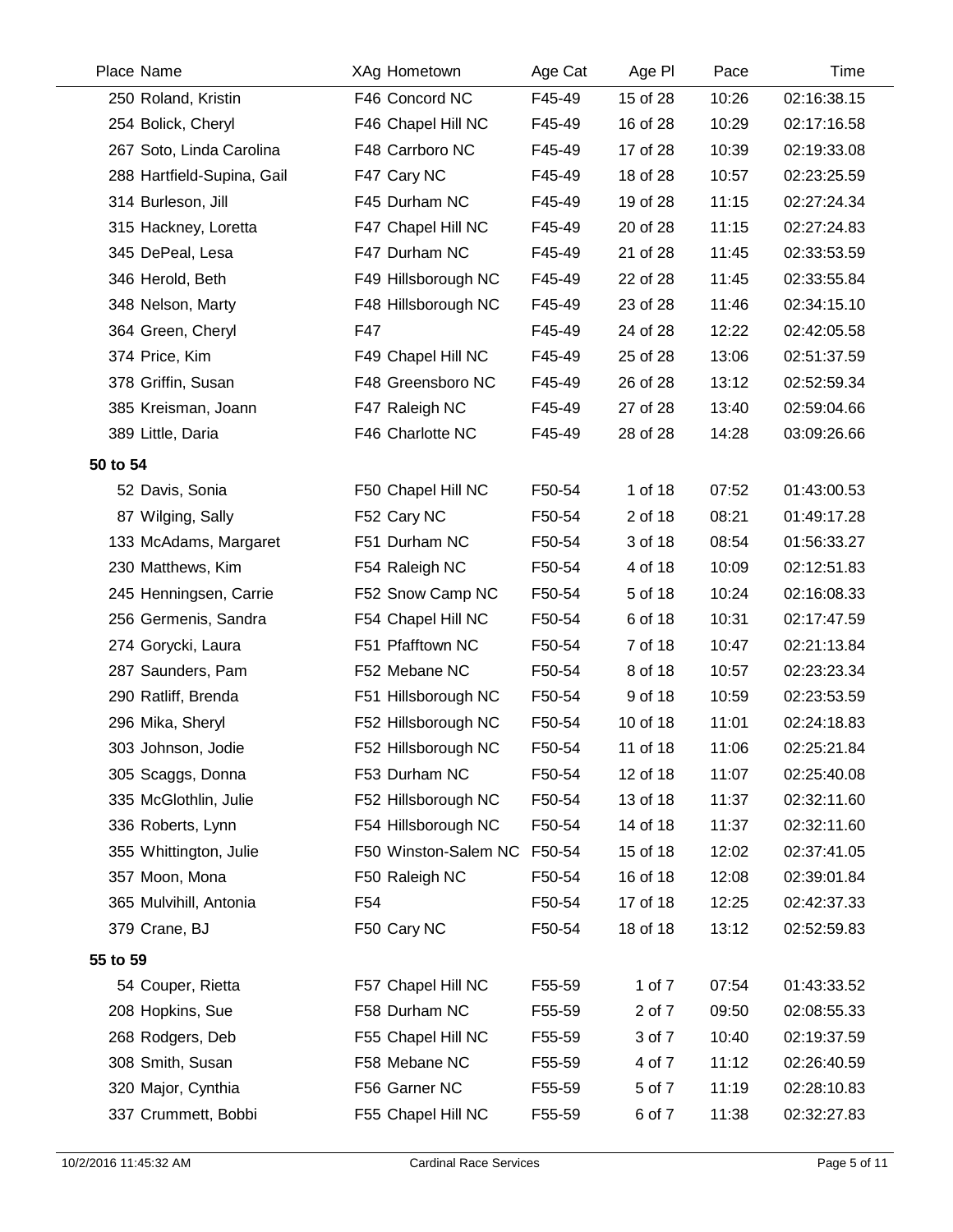| Place Name                            | XAg Hometown                      | Age Cat        | Age PI             | Pace           | <b>Time</b>                |
|---------------------------------------|-----------------------------------|----------------|--------------------|----------------|----------------------------|
| 381 Yavelak, Kristine                 | F58 Gastonia NC                   | F55-59         | 7 of 7             | 13:28          | 02:56:21.08                |
| 60 to 64                              |                                   |                |                    |                |                            |
| 145 Merritt, Kathy                    | F62 DURHAM NC                     | F60-64         | 1 of 7             | 09:03          | 01:58:27.02                |
| 325 Nichols, Margie                   | F64 Hillsborough NC               | F60-64         | 2 of 7             | 11:26          | 02:29:50.83                |
| 327 Boone, Joan                       | F63 Efland NC                     | F60-64         | 3 of 7             | 11:27          | 02:30:00.09                |
| 352 Horton, Julie                     | F60 Chapel Hill NC                | F60-64         | 4 of 7             | 11:57          | 02:36:34.34                |
| 358 Whitt, Bess                       | F63 Hurdle Mills NC               | F60-64         | 5 of 7             | 12:17          | 02:40:49.09                |
| 386 Springall, Deanna                 | F63 Cary NC                       | F60-64         | 6 of 7             | 13:46          | 03:00:21.91                |
| 392 Carver, Kay                       | F62 Roxboro NC                    | F60-64         | 7 of 7             | 14:56          | 03:15:36.91                |
| 65 to 69                              |                                   |                |                    |                |                            |
| 394 McCann, Margaret                  | F68 Chapel Hill NC                | F65-69         | 1 of $2$           | 15:32          | 03:23:31.16                |
| 395 Fox, Gail                         | F68 Mebane NC                     | F65-69         | 2 of 2             | 15:46          | 03:26:37.41                |
| Μ                                     |                                   |                |                    |                |                            |
|                                       |                                   |                |                    |                |                            |
| 15 to 19                              |                                   |                |                    |                |                            |
| 4 Husen, Spencer                      | M18 Hillsborough NC               | M2-19<br>M2-19 | 1 of 11<br>2 of 11 | 06:32<br>06:53 | 01:25:37.03<br>01:30:10.52 |
| 11 Patel, Maxwell<br>12 Butler, Yuuki | M19 Chapel Hill NC<br>M18 Elon NC | M2-19          | 3 of 11            | 07:00          | 01:31:37.77                |
| 55 Little II, Joseph                  | M16 Charlotte NC                  | M2-19          | 4 of 11            | 07:55          | 01:43:47.52                |
| 121 Barnhill, Cole                    | M18 Durham NC                     | M2-19          | 5 of 11            | 08:48          | 01:55:18.02                |
| 135 Wells, Aosha                      | M19 Hillsborough NC               | M2-19          | 6 of 11            | 08:57          | 01:57:17.73                |
| 186 Garner, Quinn                     | M16 Hillsborough NC               | M2-19          | 7 of 11            | 09:36          | 02:05:40.56                |
| 210 Sikes, Thomas                     | M16 Hillsborough NC               | M2-19          | 8 of 11            | 09:51          | 02:09:08.08                |
| 291 Roman Jr., Hector                 | M17 Fayetteville NC               | M2-19          | 9 of 11            | 11:00          | 02:24:03.58                |
| 295 Armstrong-Carter, Denis           | M17 Chapel Hill NC                | M2-19          | 10 of 11           | 11:01          | 02:24:18.33                |
| 298 Scott, Carter                     | M15 Chapel Hill NC                | M2-19          | 11 of 11           | 11:01          | 02:24:25.09                |
| 20 to 24                              |                                   |                |                    |                |                            |
| 10 Sterling, Auston                   | M24 Carrboro NC                   | M20-24         | 1 of 10            | 06:49          | 01:29:17.52                |
| 15 Fleming, Alex                      | M23 Advance NC                    | M20-24         | 2 of 10            | 07:03          | 01:32:26.03                |
| 24 Dudley, Mitchell                   | M20 Raleigh NC                    | M20-24         | 3 of 10            | 07:16          | 01:35:11.02                |
| 28 Fields, Michael                    | M24 Durham NC                     | M20-24         | 4 of 10            | 07:18          | 01:35:38.27                |
| 32 Morton, Austin                     | M23 Hillsborough NC               | M20-24         | 5 of 10            | 07:28          | 01:37:46.77                |
| 122 Wieand, David                     | M24 Hillsborough NC               | M20-24         | 6 of 10            | 08:48          | 01:55:21.52                |
| 149 Schumacher, Matt                  | M21 Efland NC                     | M20-24         | 7 of 10            | 09:06          | 01:59:13.03                |
| 159 Morris, Kenny                     | M23 High Point NC                 | M20-24         | 8 of 10            | 09:17          | 02:01:31.03                |
| 334 Zavaleta, Matthew                 | M22 Carrboro NC                   | M20-24         | 9 of 10            | 11:37          | 02:32:04.59                |
| 362 Cleland, George                   | M23 Winston Salem NC              | M20-24         | 10 of 10           | 12:21          | 02:41:49.56                |
| 25 to 29                              |                                   |                |                    |                |                            |
| 31 Moore, Robert                      | M29 Winston-Salem NC              | M25-29         | 1 of 9             | 07:26          | 01:37:26.52                |
| 70 Belin, Josh                        | M25 Chapel Hill NC                | M25-29         | 2 of 9             | 08:05          | 01:45:55.52                |
|                                       |                                   |                |                    |                |                            |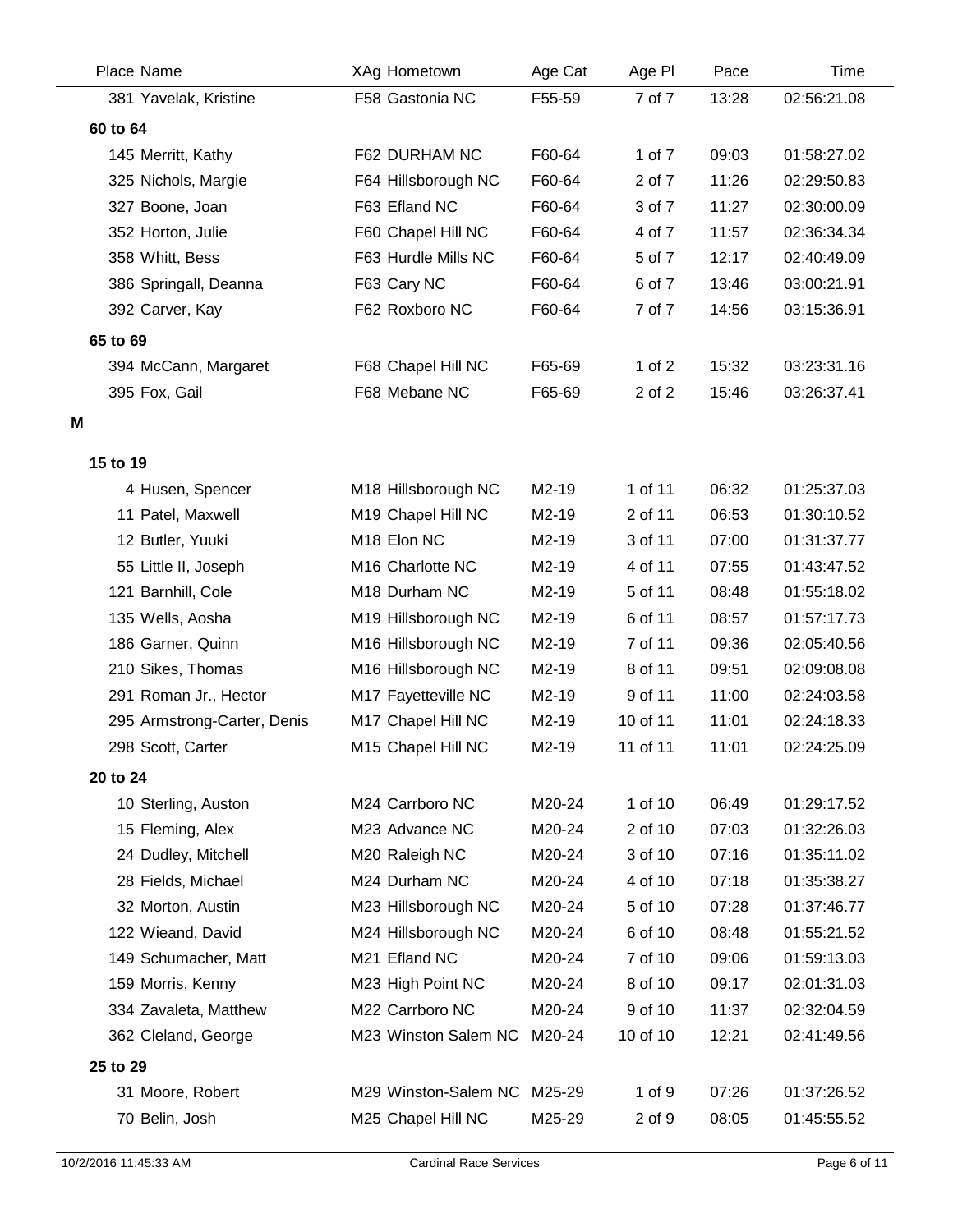| Place Name             | XAg Hometown        | Age Cat | Age PI   | Pace  | <b>Time</b> |
|------------------------|---------------------|---------|----------|-------|-------------|
| 100 Gartin, Joseph     | M26 Timberlake NC   | M25-29  | 3 of 9   | 08:31 | 01:51:28.78 |
| 104 Nambiar, Shyam     | M27 Mebane NC       | M25-29  | 4 of 9   | 08:35 | 01:52:32.77 |
| 106 Neely, Carter      | M29 Durham NC       | M25-29  | 5 of 9   | 08:38 | 01:53:00.53 |
| 201 Limer, Chris       | M25 Durham NC       | M25-29  | 6 of 9   | 09:45 | 02:07:48.34 |
| 225 Berry, Stephen     | M29 Hillsborough NC | M25-29  | 7 of 9   | 10:05 | 02:12:09.68 |
| 294 Storrow, Lee       | M27 Chapel Hill NC  | M25-29  | 8 of 9   | 11:01 | 02:24:15.34 |
| 372 O'Briant, Slade    | M29 DURHAM NC       | M25-29  | 9 of 9   | 12:43 | 02:46:39.93 |
| 30 to 34               |                     |         |          |       |             |
| 3 Smith, Jonathan      | M34 Apex NC         | M30-34  | 1 of 20  | 06:26 | 01:24:21.72 |
| 6 Flugrad, William     | M31                 | M30-34  | 2 of 20  | 06:42 | 01:27:49.77 |
| 27 Marshall, Luke      | M30 Durham NC       | M30-34  | 3 of 20  | 07:17 | 01:35:23.77 |
| 33 Bader, Matthew      | M33 Durham NC       | M30-34  | 4 of 20  | 07:28 | 01:37:52.77 |
| 42 Wilcox, Kevin       | M31 GRAHAM NC       | M30-34  | 5 of 20  | 07:41 | 01:40:35.27 |
| 65 Pedersen, Colin     | M34 Carrboro NC     | M30-34  | 6 of 20  | 08:04 | 01:45:38.77 |
| 94 Brown, Zachary      | M33 DURHAM NC       | M30-34  | 7 of 20  | 08:24 | 01:50:00.77 |
| 102 Staley, David      | M32 Hillsborough NC | M30-34  | 8 of 20  | 08:34 | 01:52:17.77 |
| 119 Burch, Nick        | M31 Hillsborough NC | M30-34  | 9 of 20  | 08:47 | 01:54:59.27 |
| 137 Jingozian, Jim     | M30 Hillsborough NC | M30-34  | 10 of 20 | 08:59 | 01:57:39.78 |
| 139 McDonald, Andrew   | M33                 | M30-34  | 11 of 20 | 09:00 | 01:57:50.52 |
| 166 Yavelak, Joseph    | M33 Gastonia NC     | M30-34  | 12 of 20 | 09:20 | 02:02:21.02 |
| 212 Nelson, Brian      | M30 Burlington NC   | M30-34  | 13 of 20 | 09:52 | 02:09:20.59 |
| 220 Wall, Mark         | M33 East Bend NC    | M30-34  | 14 of 20 | 10:01 | 02:11:11.59 |
| 271 Boxter, John       | M30 Hillsborough NC | M30-34  | 15 of 20 | 10:44 | 02:20:41.58 |
| 275 Wright, Whit       | M30 DURHAM NC       | M30-34  | 16 of 20 | 10:47 | 02:21:14.84 |
| 292 Divakaran, Darshan | M30 RALEIGH NC      | M30-34  | 17 of 20 | 11:00 | 02:24:10.37 |
| 300 Olson, Daniel      | M32 Hubert NC       | M30-34  | 18 of 20 | 11:02 | 02:24:36.09 |
| 328 Tubergen, Matt     | M33 Hillsborough NC | M30-34  | 19 of 20 | 11:28 | 02:30:11.34 |
| 380 Wattley, Davan     | M34 Knightdale NC   | M30-34  | 20 of 20 | 13:27 | 02:56:10.58 |
| 35 to 39               |                     |         |          |       |             |
| 5 Burke, Adam          | M38 Raleigh NC      | M35-39  | 1 of 25  | 06:32 | 01:25:38.52 |
| 13 Wolff, Michael      | M36 DURHAM NC       | M35-39  | 2 of 25  | 07:00 | 01:31:40.46 |
| 23 Fox, Don            | M38 Hillsborough NC | M35-39  | 3 of 25  | 07:16 | 01:35:05.27 |
| 25 Amos, Justin        | M35 Belmont NC      | M35-39  | 4 of 25  | 07:16 | 01:35:13.77 |
| 35 Redwood, Neville    | M37 Durham NC       | M35-39  | 5 of 25  | 07:32 | 01:38:37.73 |
| 38 Roberts, Darrell    | M39 Chapel Hill NC  | M35-39  | 6 of 25  | 07:37 | 01:39:45.78 |
| 40 Soloway, David      | M38 Princeton NJ    | M35-39  | 7 of 25  | 07:38 | 01:39:53.52 |
| 44 King, Stephen       | M37 Hillsborough NC | M35-39  | 8 of 25  | 07:44 | 01:41:24.03 |
| 53 McClanahan, Jon     | M38 Chapel Hill NC  | M35-39  | 9 of 25  | 07:53 | 01:43:18.02 |
| 59 RAINSFORD, JAMES    | M37 Hillsborough NC | M35-39  | 10 of 25 | 08:00 | 01:44:48.03 |
| 61 Walters, Kevin      | M37 Hillsborough NC | M35-39  | 11 of 25 | 08:01 | 01:44:56.78 |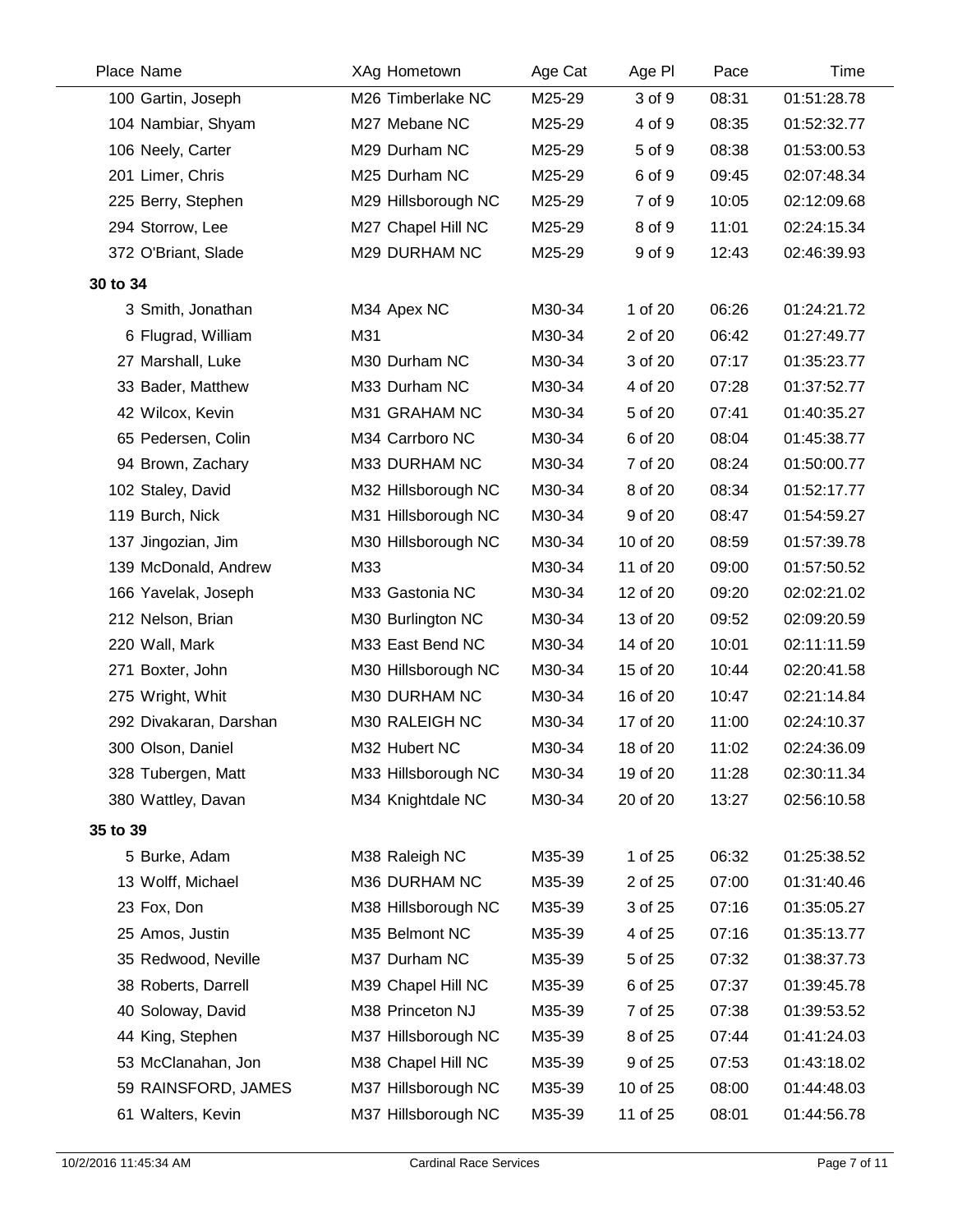|          | Place Name                 | XAg Hometown        | Age Cat | Age PI   | Pace  | Time        |
|----------|----------------------------|---------------------|---------|----------|-------|-------------|
|          | 75 McGregor, Stephen       | M38 Hillsborough NC | M35-39  | 12 of 25 | 08:11 | 01:47:07.03 |
|          | 95 Brewer, Justin          | M35 Hillsborough NC | M35-39  | 13 of 25 | 08:28 | 01:50:59.27 |
|          | 109 Woodbeck, Josh         | M35 Hillsborough NC | M35-39  | 14 of 25 | 08:39 | 01:53:20.52 |
|          | 116 Oldham, John           | M35 GRAHAM NC       | M35-39  | 15 of 25 | 08:46 | 01:54:44.77 |
|          | 129 Knight, Jason          | M36 Raleigh NC      | M35-39  | 16 of 25 | 08:51 | 01:55:52.02 |
|          | 143 Bartholomew, Andrew    | M36 Hillsborough NC | M35-39  | 17 of 25 | 09:02 | 01:58:18.79 |
|          | 148 Matthews, Scott        | M38 Hillsborough NC | M35-39  | 18 of 25 | 09:05 | 01:58:59.27 |
|          | 197 Mack, Kervin           | M36 Hillsborough NC | M35-39  | 19 of 25 | 09:41 | 02:06:47.33 |
|          | 213 Giamberardino, Charles | M35 Hillsborough NC | M35-39  | 20 of 25 | 09:52 | 02:09:21.75 |
|          | 229 Sheppard, Arthur       | M38 Raleigh NC      | M35-39  | 21 of 25 | 10:08 | 02:12:50.09 |
|          | 237 Madison, Tivon         | M38 Durham NC       | M35-39  | 22 of 25 | 10:13 | 02:13:55.33 |
|          | 238 Sullivan, Brian        | M35 Hillsborough NC | M35-39  | 23 of 25 | 10:16 | 02:14:24.83 |
|          | 262 Altman, Brett          | M37 DURHAM NC       | M35-39  | 24 of 25 | 10:34 | 02:18:31.83 |
|          | 302 Cowan, Dave            | M37 Hillsborough NC | M35-39  | 25 of 25 | 11:04 | 02:25:00.33 |
| 40 to 44 |                            |                     |         |          |       |             |
|          | 1 Guo, Shan                | M43 Cary NC         | M40-44  | 1 of 34  | 06:11 | 01:21:06.03 |
|          | 7 Geil, Bob                | M40 Durham NC       | M40-44  | 2 of 34  | 06:43 | 01:28:03.27 |
|          | 9 Sapienza, Paul           | M40 Hillsborough NC | M40-44  | 3 of 34  | 06:49 | 01:29:12.52 |
|          | 14 Phillips, Kit           | M40 Apex NC         | M40-44  | 4 of 34  | 07:02 | 01:32:05.53 |
|          | 19 Fox, James              | M43 DURHAM NC       | M40-44  | 5 of 34  | 07:11 | 01:34:02.86 |
|          | 39 Cook, Sean              | M44                 | M40-44  | 6 of 34  | 07:38 | 01:39:53.28 |
|          | 51 Forrester, Michael      | M43 Rocky Mount NC  | M40-44  | 7 of 34  | 07:51 | 01:42:56.27 |
|          | 58 Perera, Shaluka         | M42 CARY NC         | M40-44  | 8 of 34  | 08:00 | 01:44:47.03 |
|          | 62 Walters, Matthew        | M41                 | M40-44  | 9 of 34  | 08:01 | 01:44:57.02 |
|          | 63 Treichler, Ryan         | M41 Raleigh NC      | M40-44  | 10 of 34 | 08:02 | 01:45:19.02 |
|          | 66 Clewley, Derek          | M43 Hillsborough NC | M40-44  | 11 of 34 | 08:04 | 01:45:40.79 |
|          | 71 Gerdts, James           | M44 Raleigh NC      | M40-44  | 12 of 34 | 08:05 | 01:45:56.77 |
|          | 77 Barritt, Sid            | M42 Chapel Hill NC  | M40-44  | 13 of 34 | 08:12 | 01:47:30.02 |
|          | 92 Chhorm, Sam             | M43 Chapel Hill NC  | M40-44  | 14 of 34 | 08:24 | 01:49:57.03 |
|          | 99 Beeson, Kirk            | M40 Chapel Hill NC  | M40-44  | 15 of 34 | 08:30 | 01:51:26.27 |
|          | 107 Pierce, Michael        | M40 Hurdle Mills NC | M40-44  | 16 of 34 | 08:39 | 01:53:15.02 |
|          | 134 Rubinas, Pete          | M41 Pittsboro NC    | M40-44  | 17 of 34 | 08:55 | 01:56:47.77 |
|          | 136 Ragette, Oak           | M41 Durham NC       | M40-44  | 18 of 34 | 08:58 | 01:57:30.68 |
|          | 142 White, Adam            | M40 Durham NC       | M40-44  | 19 of 34 | 09:02 | 01:58:16.28 |
|          | 162 Tyll, David            | M42 Hillsborough NC | M40-44  | 20 of 34 | 09:18 | 02:01:51.52 |
|          | 209 Baynes, Sidney         | M44 Zebulon NC      | M40-44  | 21 of 34 | 09:51 | 02:09:06.37 |
|          | 231 Eanes, William         | M43 Hillsborough NC | M40-44  | 22 of 34 | 10:10 | 02:13:08.09 |
|          | 234 Edwards, Kevin         | M42 Hurdle Mills NC | M40-44  | 23 of 34 | 10:12 | 02:13:41.58 |
|          | 239 Finnegan, Tim          | M44 Hillsborough NC | M40-44  | 24 of 34 | 10:16 | 02:14:26.58 |
|          | 259 Chao, Chris            | M43 Raleigh NC      | M40-44  | 25 of 34 | 10:33 | 02:18:14.58 |
|          | 260 Grove, Neil            | M41 Hillsborough NC | M40-44  | 26 of 34 | 10:34 | 02:18:19.34 |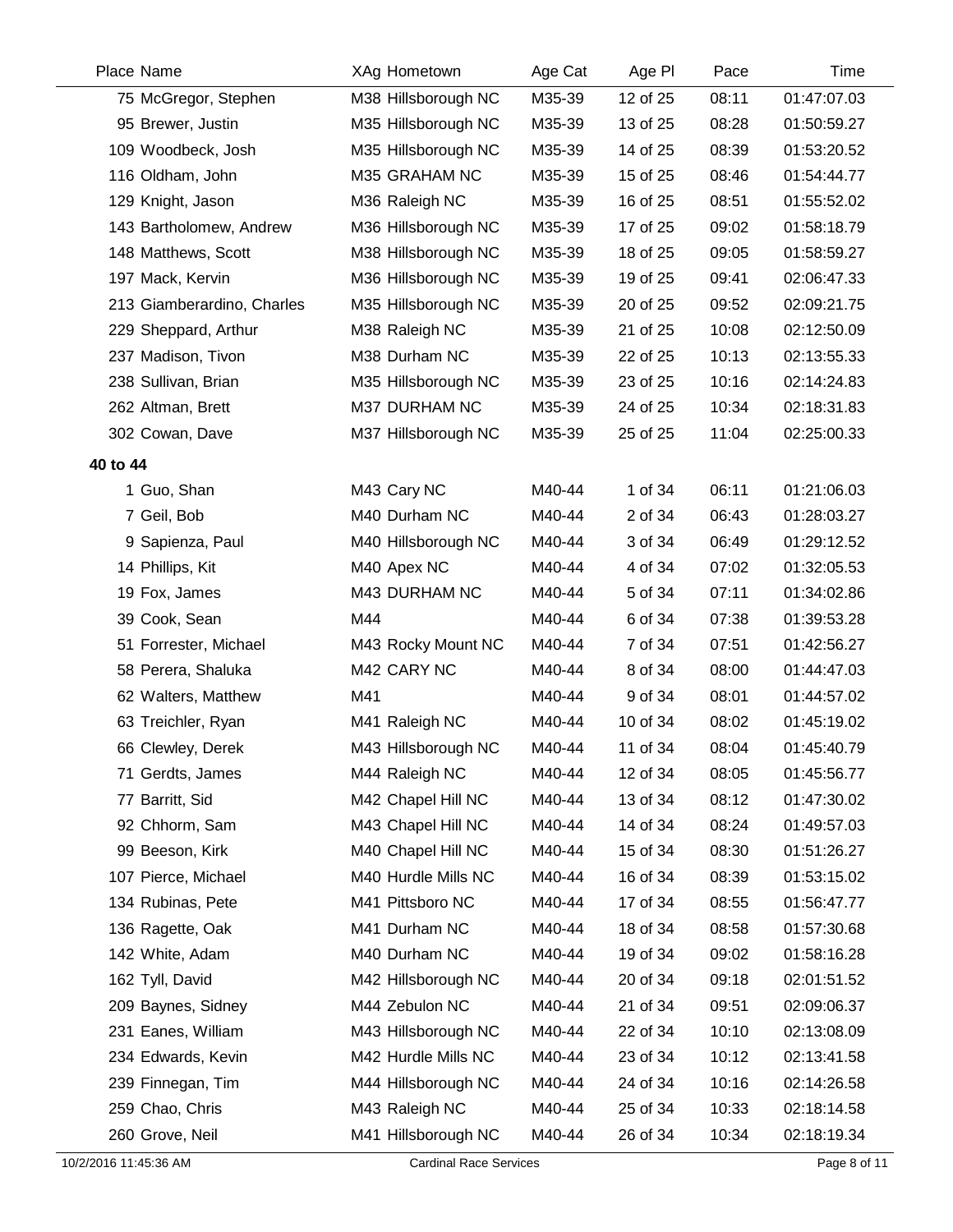| Place Name |                         | XAg Hometown         | Age Cat | Age PI   | Pace  | Time        |
|------------|-------------------------|----------------------|---------|----------|-------|-------------|
|            | 299 Kenneth, Woods      | M42 BURLINGTON NC    | M40-44  | 27 of 34 | 11:02 | 02:24:33.83 |
|            | 301 Roman, Hector       | M43 Fayetteville NC  | M40-44  | 28 of 34 | 11:04 | 02:24:58.08 |
|            | 309 Abramson, Kyle      | M43 CARY NC          | M40-44  | 29 of 34 | 11:12 | 02:26:43.84 |
|            | 316 Boone, Jason        | M41 Durham NC        | M40-44  | 30 of 34 | 11:16 | 02:27:31.84 |
|            | 319 Rutledge, Scott     | M43 Apex NC          | M40-44  | 31 of 34 | 11:18 | 02:28:03.33 |
|            | 326 Daniels, Steven     | M44 Efland NC        | M40-44  | 32 of 34 | 11:27 | 02:29:55.87 |
|            | 338 Maupin, Billy       | M44 Haw River NC     | M40-44  | 33 of 34 | 11:39 | 02:32:36.34 |
|            | 369 Kearney, James      | M43 Durham NC        | M40-44  | 34 of 34 | 12:31 | 02:43:52.33 |
| 45 to 49   |                         |                      |         |          |       |             |
|            | 2 Fenton, Derek         | M46 Holly Springs NC | M45-49  | 1 of 37  | 06:23 | 01:23:38.03 |
|            | 8 STROUD, JEFF          | M46 Rocky Mount NC   | M45-49  | 2 of 37  | 06:48 | 01:29:05.27 |
|            | 17 Andre, Ulf           | M49 Hillsborough NC  | M45-49  | 3 of 37  | 07:06 | 01:33:02.03 |
|            | 18 Mulligan, Michael    | M46 Chapel Hill NC   | M45-49  | 4 of 37  | 07:06 | 01:33:03.78 |
|            | 26 Fassnacht, Dieter    | M47 Clayton NC       | M45-49  | 5 of 37  | 07:16 | 01:35:13.78 |
|            | 36 Pfeifer, Miles       | M48 Hillsborough NC  | M45-49  | 6 of 37  | 07:33 | 01:38:47.77 |
|            | 48 Solomon, Mark        | M47 Hillsborough NC  | M45-49  | 7 of 37  | 07:47 | 01:41:52.28 |
|            | 57 Lord, Neal           | M45 Raleigh NC       | M45-49  | 8 of 37  | 08:00 | 01:44:43.77 |
|            | 64 Black, Christopher   | M45 RALEIGH NC       | M45-49  | 9 of 37  | 08:03 | 01:45:32.77 |
|            | 74 Parker, Dean         | M49 Apex NC          | M45-49  | 10 of 37 | 08:09 | 01:46:43.72 |
|            | 76 Reilly, Ken          | M46 Hillsborough NC  | M45-49  | 11 of 37 | 08:11 | 01:47:08.52 |
|            | 80 Pipkin, Andrew       | M46 RALEIGH NC       | M45-49  | 12 of 37 | 08:16 | 01:48:19.27 |
|            | 82 Little, Vernon       | M45 Hillsborough NC  | M45-49  | 13 of 37 | 08:19 | 01:48:55.02 |
|            | 83 Olmedo, Jose Gabriel | M46 Carrboro NC      | M45-49  | 14 of 37 | 08:19 | 01:48:55.52 |
|            | 86 Wells, Jeff          | M46 Hillsborough NC  | M45-49  | 15 of 37 | 08:20 | 01:49:13.28 |
|            | 88 Brubaker, John       | M49 New Hill NC      | M45-49  | 16 of 37 | 08:21 | 01:49:17.78 |
|            | 93 Cobb, Michael        | M48 Hillsborough NC  | M45-49  | 17 of 37 | 08:24 | 01:49:57.77 |
|            | 98 Thomas, Jody         | M45 Chapel Hill NC   | M45-49  | 18 of 37 | 08:29 | 01:51:13.52 |
|            | 101 Macaulay, Alastair  | M47 Raleigh NC       | M45-49  | 19 of 37 | 08:34 | 01:52:11.28 |
|            | 112 Thompson, Matthew   | M46 Durham NC        | M45-49  | 20 of 37 | 08:44 | 01:54:22.77 |
|            | 123 Stevens, Eric       | M47 Bahama NC        | M45-49  | 21 of 37 | 08:49 | 01:55:31.24 |
|            | 140 Webb, Carlos        | M48 Chapel Hill NC   | M45-49  | 22 of 37 | 09:00 | 01:57:54.02 |
|            | 146 Boretti, Matthew    | M45 Raleigh NC       | M45-49  | 23 of 37 | 09:03 | 01:58:39.03 |
|            | 150 Griffin, Todd       | M48 Raleigh NC       | M45-49  | 24 of 37 | 09:09 | 01:59:46.27 |
|            | 154 Hardin, Lane        | M48 Hillsborough NC  | M45-49  | 25 of 37 | 09:09 | 01:59:56.77 |
|            | 157 Supina, Matt        | M47 Cary NC          | M45-49  | 26 of 37 | 09:14 | 02:00:51.02 |
|            | 194 Kuhn, Tom           | M49 Hillsborough NC  | M45-49  | 27 of 37 | 09:39 | 02:06:19.58 |
|            | 205 Peek, Cliff         | M46 Durham NC        | M45-49  | 28 of 37 | 09:49 | 02:08:31.59 |
|            | 206 Davis, Matt         | M49 Raleigh NC       | M45-49  | 29 of 37 | 09:49 | 02:08:41.59 |
|            | 216 Fried, Mike         | M48 Chapel Hill NC   | M45-49  | 30 of 37 | 09:54 | 02:09:39.09 |
|            | 222 Teague, Ted         | M45 Winston Salem NC | M45-49  | 31 of 37 | 10:01 | 02:11:16.34 |
|            | 286 Bradshaw, Daniel    | M45 Hillsborough NC  | M45-49  | 32 of 37 | 10:55 | 02:23:03.33 |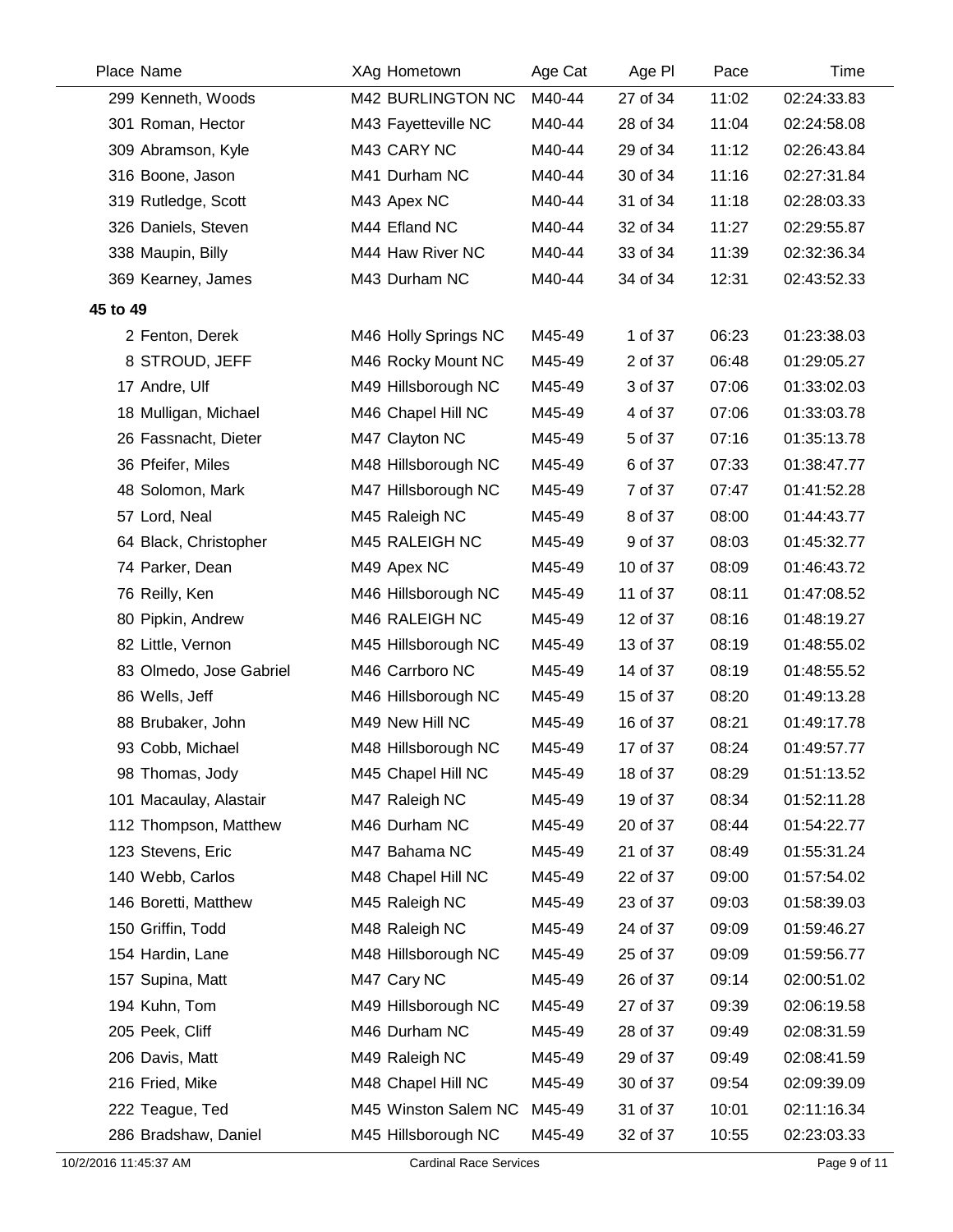|          | Place Name            | XAg Hometown        | Age Cat | Age PI   | Pace  | Time        |
|----------|-----------------------|---------------------|---------|----------|-------|-------------|
|          | 339 Willis, Monte     | M47 Chapel Hill NC  | M45-49  | 33 of 37 | 11:41 | 02:32:56.59 |
|          | 342 Sikes, Tommy      | M45 Hillsborough NC | M45-49  | 34 of 37 | 11:43 | 02:33:28.84 |
|          | 344 DePeal, Thomas    | M49 Durham NC       | M45-49  | 35 of 37 | 11:45 | 02:33:53.59 |
|          | 347 Trost, Bill       | M45 Hillsborough NC | M45-49  | 36 of 37 | 11:46 | 02:34:15.09 |
|          | 388 Marshall, John    | M48 Chapel Hill NC  | M45-49  | 37 of 37 | 13:58 | 03:02:57.91 |
| 50 to 54 |                       |                     |         |          |       |             |
|          | 29 Prokop, Ondrej     | M54                 | M50-54  | 1 of 22  | 07:25 | 01:37:05.77 |
|          | 45 OConnell, Thomas   | M53 Chapel Hill NC  | M50-54  | 2 of 22  | 07:45 | 01:41:31.03 |
|          | 46 Brown, William     | M53 Chapel Hill NC  | M50-54  | 3 of 22  | 07:45 | 01:41:38.02 |
|          | 47 Southgate, Mark    | M50 Hillsborough NC | M50-54  | 4 of 22  | 07:46 | 01:41:41.18 |
|          | 50 Smith, David       | M51 Chapel Hill NC  | M50-54  | 5 of 22  | 07:48 | 01:42:07.03 |
|          | 97 Morris, Pete       | M54 Clemmons NC     | M50-54  | 6 of 22  | 08:29 | 01:51:05.27 |
|          | 114 Brock, Gerald     | M53 Apex NC         | M50-54  | 7 of 22  | 08:45 | 01:54:43.78 |
|          | 175 Hunter, Jon       | M54 Durham NC       | M50-54  | 8 of 22  | 09:25 | 02:03:23.03 |
|          | 188 Johnson, Willie   | M50 Bahama NC       | M50-54  | 9 of 22  | 09:36 | 02:05:49.08 |
|          | 207 Davis, John       | M51 Youngsville NC  | M50-54  | 10 of 22 | 09:49 | 02:08:42.08 |
|          | 218 Mayo, Rodney      | M51 Chapel Hill NC  | M50-54  | 11 of 22 | 09:58 | 02:10:29.09 |
|          | 233 Johnson, Thomas   | M51 DURHAM NC       | M50-54  | 12 of 22 | 10:12 | 02:13:39.60 |
|          | 251 Carroll, Big D    | M52 Mt Pleasant NC  | M50-54  | 13 of 22 | 10:26 | 02:16:38.33 |
|          | 257 Struckmeyer, Tom  | M51 Durham NC       | M50-54  | 14 of 22 | 10:32 | 02:17:59.34 |
|          | 258 Pannell, John     | M52 BURLINGTON NC   | M50-54  | 15 of 22 | 10:33 | 02:18:09.33 |
|          | 263 Ter Horst, Marc   | M51 Chapel Hill NC  | M50-54  | 16 of 22 | 10:36 | 02:18:49.59 |
|          | 269 Mclaughlin, David | M50 Creedmoor NC    | M50-54  | 17 of 22 | 10:42 | 02:20:16.34 |
|          | 293 Mitchell, Preston | M53 Raleigh NC      | M50-54  | 18 of 22 | 11:01 | 02:24:15.08 |
|          | 306 Waseleski, Barry  | M53 Durham NC       | M50-54  | 19 of 22 | 11:07 | 02:25:40.09 |
|          | 311 Roaquin, Sonny    | M50 Durham NC       | M50-54  | 20 of 22 | 11:14 | 02:27:05.84 |
|          | 331 Goodfred, Randy   | M51 Durham NC       | M50-54  | 21 of 22 | 11:31 | 02:30:57.08 |
|          | 353 McQueen, Jeffrey  | M54 Hillsborough NC | M50-54  | 22 of 22 | 12:02 | 02:37:35.58 |
| 55 to 59 |                       |                     |         |          |       |             |
|          | 16 Kelley, Mike       | M56 Chapel Hill NC  | M55-59  | 1 of 16  | 07:03 | 01:32:26.27 |
|          | 69 Bynum, R.L.        | M56 Durham NC       | M55-59  | 2 of 16  | 08:05 | 01:45:50.78 |
|          | 72 Piracci, Michael   | M58 DURHAM NC       | M55-59  | 3 of 16  | 08:06 | 01:46:00.52 |
|          | 91 Lowe, Charles      | M57 Fayetteville NC | M55-59  | 4 of 16  | 08:23 | 01:49:54.27 |
|          | 115 Gilbert, Andy     | M57 Raleigh NC      | M55-59  | 5 of 16  | 08:45 | 01:54:43.78 |
|          | 120 Harrison, Wayne   | M57 Stoneville NA   | M55-59  | 6 of 16  | 08:48 | 01:55:16.27 |
|          | 128 Shilling, Michael | M56 Durham NC       | M55-59  | 7 of 16  | 08:50 | 01:55:44.54 |
|          | 153 ScHumacher, Alan  | M59 Efland NC       | M55-59  | 8 of 16  | 09:09 | 01:59:50.52 |
|          | 161 Krebs, Ken        | M55 Hillsborough NC | M55-59  | 9 of 16  | 09:18 | 02:01:48.27 |
|          | 176 Goodnight, Henry  | M56                 | M55-59  | 10 of 16 | 09:25 | 02:03:25.27 |
|          | 198 Wieand, Bruce     | M59 Hillsborough NC | M55-59  | 11 of 16 | 09:41 | 02:06:51.59 |